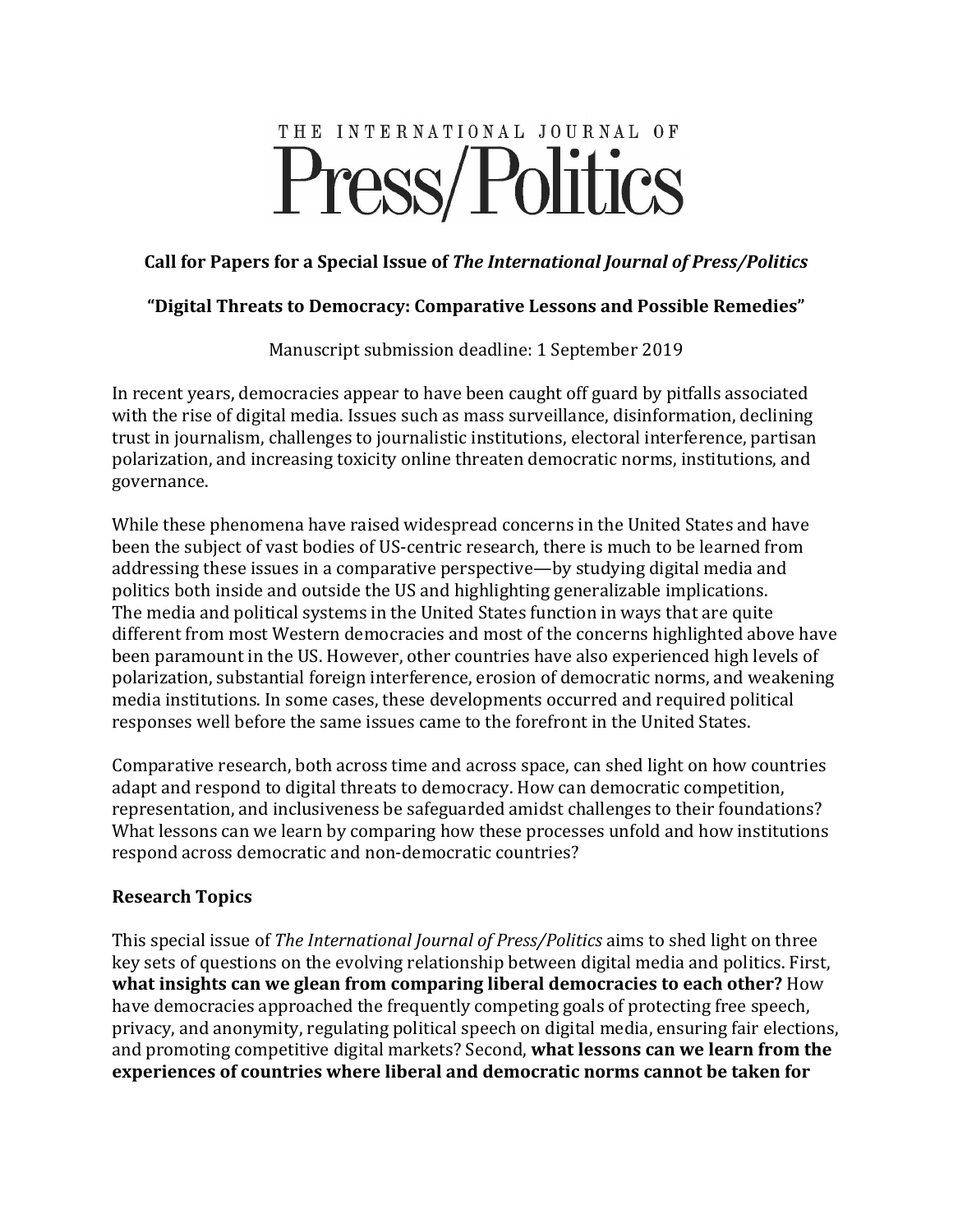#### granted? Finally, how do existing political and media institutions shape the political **impact of, and responses to, digital disruptions and threats?**

We invite submissions that make both theoretical and empirical contributions to existing bodies of knowledge in the comparative study of political communication, elections, public opinion, digital media, and democracy. Possible topics include, but are not limited to, the following: 

- **Disinformation Campaigns**: How is the propagation of (or accusation of propagating) disinformation used to damage opponents and mislead or confuse segments of the public? How are these strategies resisted in practice?
- **Surveillance**: What is the relationship between the need for connectivity and the need for privacy? What are the individual and systemic consequences of failing constitutional, regulatory, or normative protections of privacy?
- Violence and Intimidation: Do mechanisms that allow citizens to coordinate collective action also facilitate violence against other citizens? Are journalists, politicians, and activists more vulnerable to threats and coercion when professional norms require they maintain a social media presence that potentially exposes them to abuse and limits their privacy?
- Mobile Politics: What are the implications for political equality of the global growth in mobile online connectivity, especially among sectors of the population that do not use computers? How does easy-to-use, ephemeral, and encrypted mobile communication contribute to political discourse, mobilization, and engagement?
- **Platform Politics**: How well can US-born or US-centric platforms respond to democratic challenges in other countries? Should digital platforms provide bespoke solutions to non-US problems, and how can they accomplish that?

An international workshop exploring these issues, hosted by the Social Science Research Council, took place in New York on 13-14 June 2019. Participants were invited after an open call for proposals. This special issue is open to any contributions focusing on the themes described here—whether they were included in the SSRC workshop or not.

## **Submission Information**

Manuscript submissions for this special issue are due on 1 September 2019.

Please submit your work through our online submission portal and ensure that the first line of the cover letter states: "Manuscript to be considered for the special issue on Digital Threats to Democracy". Manuscripts should follow the IIPP submission guidelines. Submissions will be subject to a double-blind peer review process and must not have been published, accepted for publication, or under consideration for publication elsewhere.

Authors interested in submitting their work are encouraged to contact Cristian Vaccari (c.vaccari@lboro.ac.uk), Editor-in-Chief of The International Journal of Press/Politics, with questions.